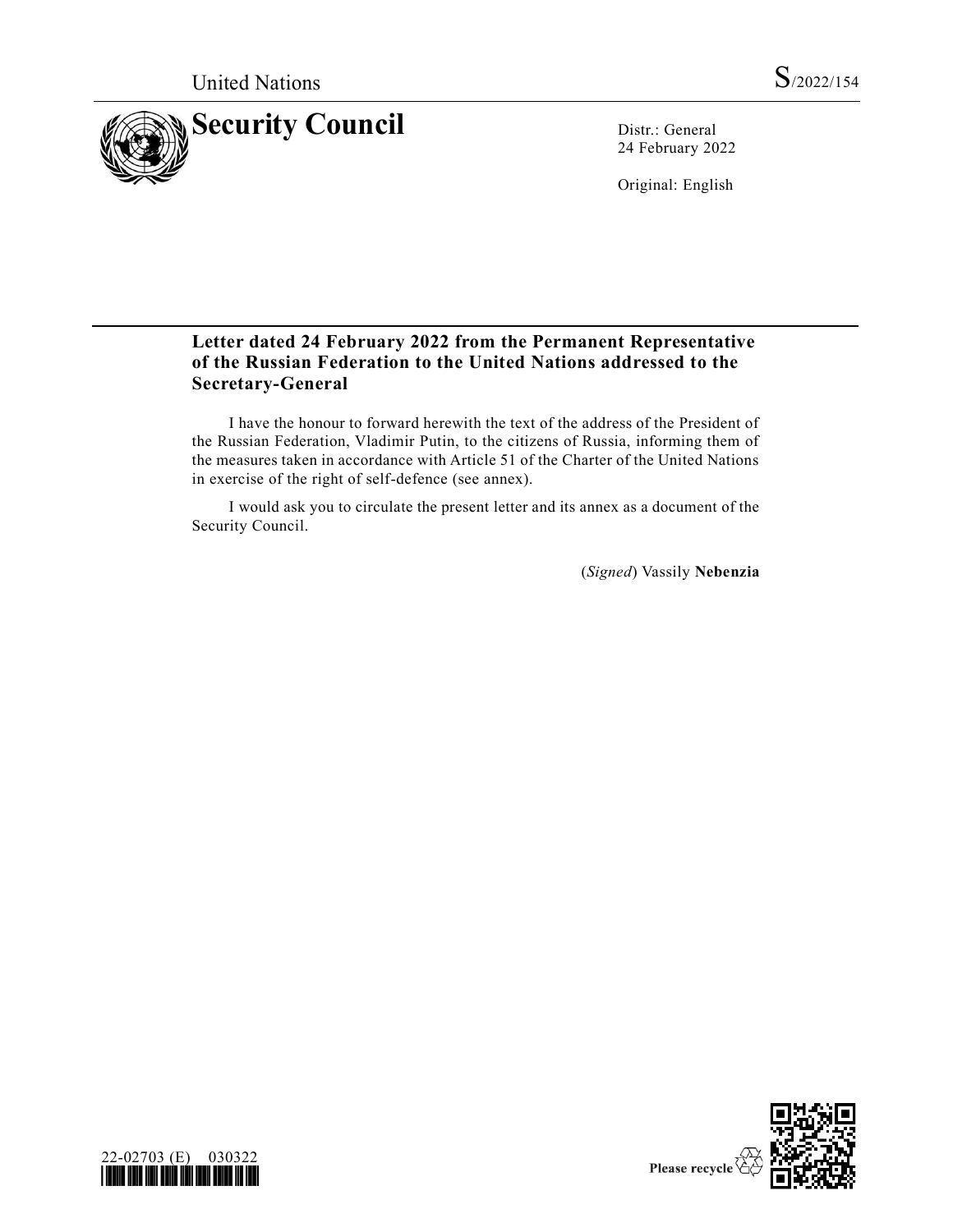## **Annex to the letter dated 24 February 2022 from the Permanent Representative of the Russian Federation to the United Nations addressed to the Secretary-General**

[Original: Russian]

### **Address by the President of the Russian Federation**

24 February 2022, 0600 hours, Moscow. The Kremlin

Vladimir Putin: Citizens of Russia! Dear friends!

Today, I again consider it necessary to return to the tragic events taking place in Donbass and to the key aspects of ensuring the security of Russia itself.

I will begin with what I said in my address of 21 February this year. I spoke about what is causing us particular concern and anxiety – those fundamental threats against our country that, year after year, step by step, have been blatantly and unceremoniously created by irresponsible politicians in the West. I am referring to the expansion of the North Atlantic Treaty Organization (NATO) bloc to the east and the advance of its military infrastructure ever closer to Russia's borders.

It is well known that, for 30 years, we have been persistently and patiently attempting to reach an agreement with the leading NATO countries on the principles of equal and indivisible security in Europe. In response to our proposals, we have constantly encountered either cynical deception and lies or attempts at pressure and blackmail, while the North Atlantic alliance has continued to steadily expand despite all our protests and concerns. The war machine is moving and, I repeat, is drawing right up to our very borders.

Why is this happening? Where does this insolent way of talking down from a position of one's own exceptionalism, infallibility and impunity come from? Where does the contemptuous and dismissive attitude towards our interests and absolutely legitimate demands come from?

The answer is clear. It all makes sense and is obvious. The Soviet Union grew weaker in the late 1980s and then collapsed altogether. The whole course of events that took place then is a good lesson for us today; it has convincingly shown that a paralysis of power and will is the first step towards complete degradation and oblivion. All it took was for us to lose confidence in ourselves temporarily, and the balance of power in the world was thrown off.

As a result, existing treaties and agreements became de facto void. Entreaties and pleas do not help. Anything that does not suit the hegemon, the powers that be, is declared archaic, obsolete and unnecessary. Conversely, everything that seems profitable to them is presented as the ultimate truth and is pushed through at all costs, boorishly and by any means. Those who disagree are brought to heel.

What I am saying now concerns not only Russia, and we are not the only country that is worried about this. This has to do with the entire system of international relations, and sometimes even the allies of the United States. After the collapse of the Soviet Union, a de facto redivision of the world began, and the rules of international law that had been developed by then – the key, fundamental ones adopted in the aftermath of the Second World War and largely consolidating its outcomes – began to get in the way of the self-proclaimed winner of the Cold War.

Of course, changes in the global situation and in the balance of power itself should have been taken into account in practical life, in international relations and in the rules governing those relations. This should have been done professionally,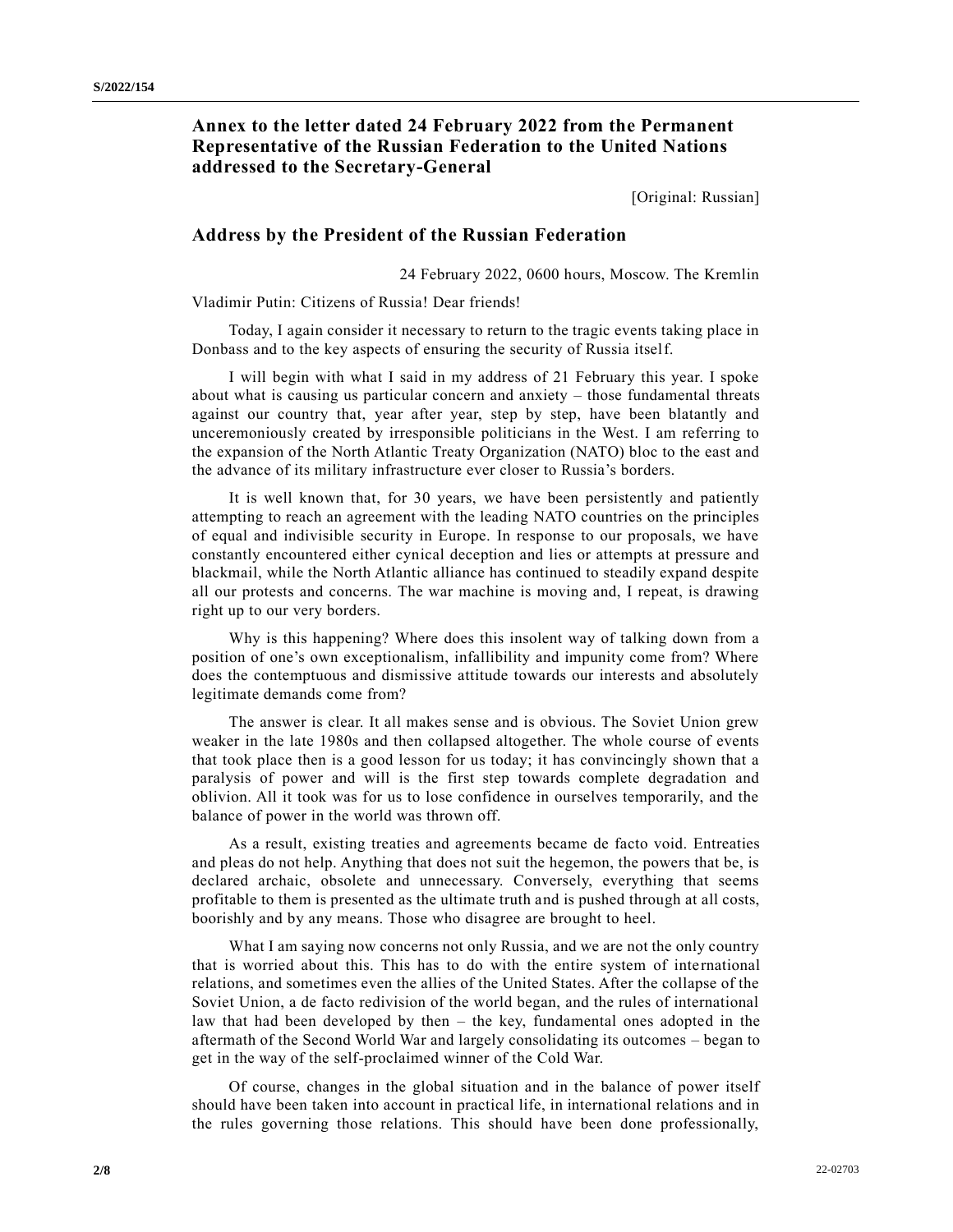smoothly and patiently, taking into account and respecting the interests of all countries and understanding one's own responsibility. But no, there was a state of euphoria from having absolute superiority, a kind of modern-day absolutism, along with a low level of general culture and arrogance among those who prepared, adopted and pushed through decisions that were beneficial only for themselves. The situation began to develop according to a different scenario.

There is no need to look far to find examples. First, without any authorization from the United Nations Security Council, it started with a bloody military operation against Belgrade using aircraft and missiles right in the very heart of Europe. The bombing of peaceful cities and vital infrastructure continued uninterrupted for several weeks. I have to recall these facts because some Western colleagues do not like to remember those events and, when we speak about them, they prefer to point not to the rules of international law but instead to the circumstances, which they interpret as they see fit.

Then came the turn of Iraq, Libya and Syria. The illegitimate use of military force against Libya and the distortion of all United Nations Security Council decisions on the Libyan question led to the complete destruction of that State, to the emergence of a major hotbed of international terrorism and to the country being plunged into a humanitarian disaster and the abyss of a long-standing civil war that continues to this day. The tragedy that befell hundreds of thousands, even millions of people, not only in Libya, but in the entire region, gave rise to a mass exodus of migrants from North Africa and the Middle East to Europe.

A similar fate was also in store for Syria. The combat operations conducted by the Western coalition on the territory of that country without the consent of the Syrian Government or authorization from the United Nations Security Council are nothing more than aggression and intervention.

However, the invasion of Iraq, also without any legal basis, of course, stands out as a particular case. As a pretext, they chose the supposedly reliable information that the United States had about the presence of weapons of mass destruction in Iraq. To prove this publicly, in front of the whole world, the United States Secretary of State shook a test tube of white powder, assuring everyone that it was the chemical weapon being developed in Iraq. And then it turned out that it was all a fabrication, a bluff: there were no chemical weapons in Iraq. Unbelievable and astonishing, but there is no escaping that fact. There were lies at the highest State level and from the high rostrum of the United Nations. And the result was a tremendous loss of life, destruction and a colossal upsurge in terrorism.

In general, it would appear that in many regions of the world, almost wherever the West comes to establish its order, it leaves bloody, open wounds and the sores of international terrorism and extremism. I have mentioned the most egregious, but by no means the only, examples of disregard for international law.

Added to this list are the promises made to our country not to expand NATO one inch eastward. I repeat – they deceived us, or, to put it in the vernacular, they simply played us. Yes, one often hears that politics is a dirty business. Perhaps, but not that much, not to that extent. After all, such con-artist behaviour is contrary not only to the principles of international relations, but above all to the generally accepted norms of morality and ethics. Where is the justice and truth here? It is nothing but complete lies and hypocrisy.

Incidentally, United States politicians, political scientists and journalists themselves write and say that a veritable "empire of lies" has been created within the United States in recent years. It is hard to disagree with that, as that is the case. But one should not be modest about this: the United States is still a great country, a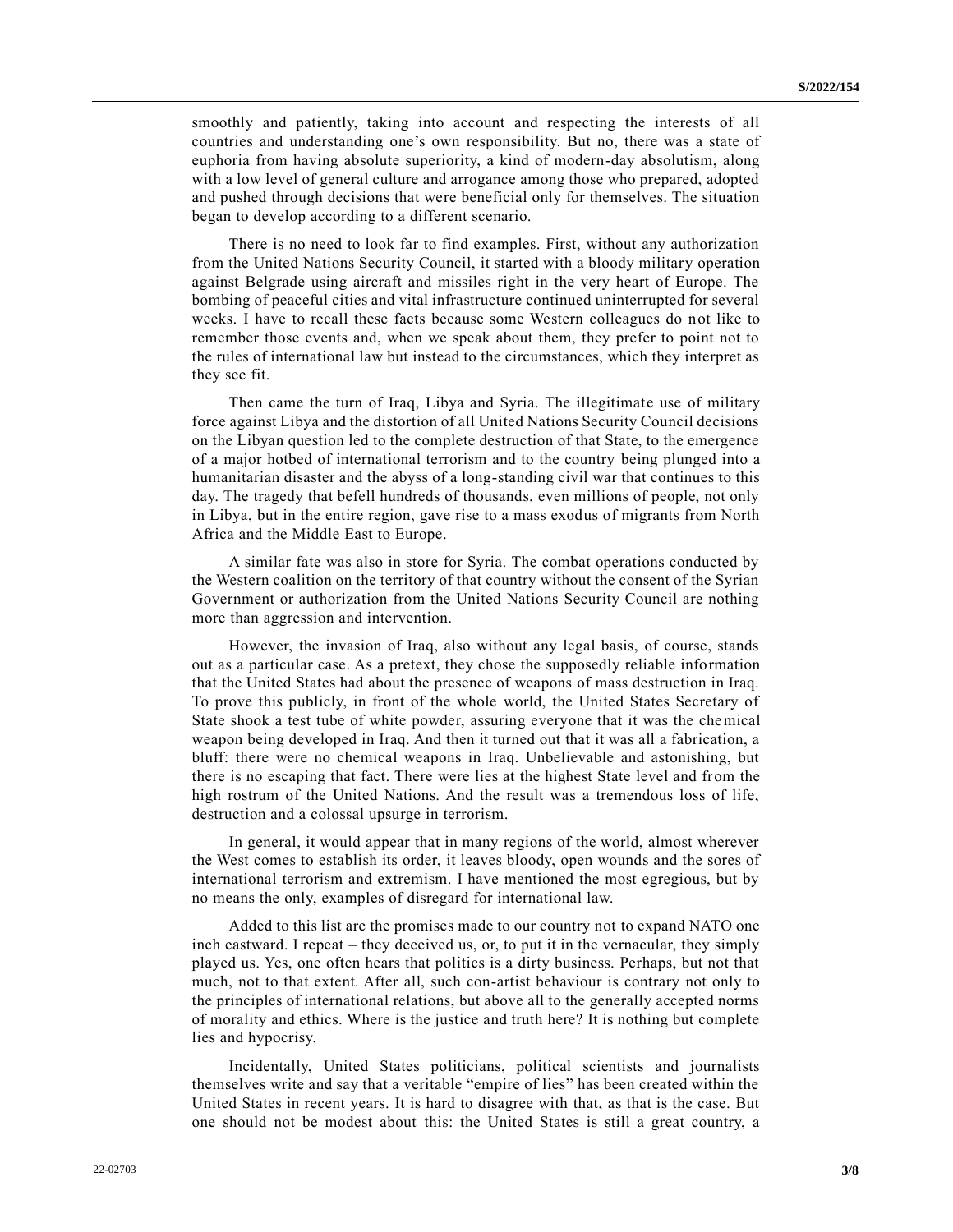system-forming Power. All of its satellites not only humbly and obediently obey and parrot it at every opportunity, they also copy its behaviour and enthusiastically accept to play by its rules. Therefore, we can say with good reason and confidence that the entire so-called Western bloc, formed by the United States in its own image and likeness is, in its entirely, the very same "empire of lies".

As for our country, after the collapse of the Soviet Union, with all the unprecedented openness of the new modern Russia and its willingness to work honestly with the United States and other Western partners, and in a context of virtually unilateral disarmament, they immediately tried to pin us down, to finish us off and to destroy us for good. This is exactly what happened in the 1990s and the early 2000s, when the so-called collective West most actively supported separatism and mercenary gangs in southern Russia. What sacrifices and losses it cost us, and what trials we had to go through before we finally broke the back of international terrorism in the Caucasus! We remember this and will never forget.

In fact, even until recently, there have been ongoing attempts to use us in their own interests, to destroy our traditional values and to impose their pseudo-values on us, which would corrode us and our people from within; these attitudes are already aggressively being imposed in their countries and are directly leading to degradation and degeneration as they are contrary to human nature itself. That is not going to happen. No one has ever succeeded in doing this. It will not succeed now either.

In spite of everything, in December 2021 we nonetheless tried once again to reach an agreement with the United States and its allies on the principles of ensuring security in Europe and on the non-expansion of NATO. All in vain. The position of the United States has not changed. The United States does not consider it necessary to negotiate with Russia on a matter that is critical for us; it is pursuing its own goals while disregarding our interests.

And of course, this situation begs the question: what next, what are we to expect? We know full well from history how, in 1940 and at the beginning of 1941, the Soviet Union tried in every way to prevent or at least to delay the outbreak of war. To that end, among other things, the Soviet Union tried literally, until the last minute, not to provoke a potential aggressor and did not carry out, or postponed, the most obvious preparatory actions needed to repel the inevitable attack. And the steps that were eventually taken were disastrously overdue.

As a result, the country was not prepared to fully counter the invasion by Nazi Germany, which attacked our homeland on 22 June 1941 without a declaration of war. The enemy was stopped and then crushed, but at a colossal cost. The attempt to appease the aggressor ahead of the Great Patriotic War was a mistake that cost our people dearly. In the first months of fighting we lost vast, strategically important territories and millions of people. We will not make such a mistake a second time. We have no right to do so.

Those laying claim to world domination have publicly, with impunity and, I emphasize, without any reason, declared us, Russia, as their enemy. They do indeed have considerable financial, scientific, technological and military capabilities today. We are aware of this and have a clear-eyed view of the economic threats that are constantly being made against us, and of our ability to resist this blatant and everpresent blackmail. I repeat, we have no illusions in this regard and are extremely realistic in our assessments.

On the military front, even after the collapse of the Soviet Union and the loss of much of its capabilities, Russia today is one of the most powerful nuclear powers in the world and, moreover, has certain advantages in some of the newest types of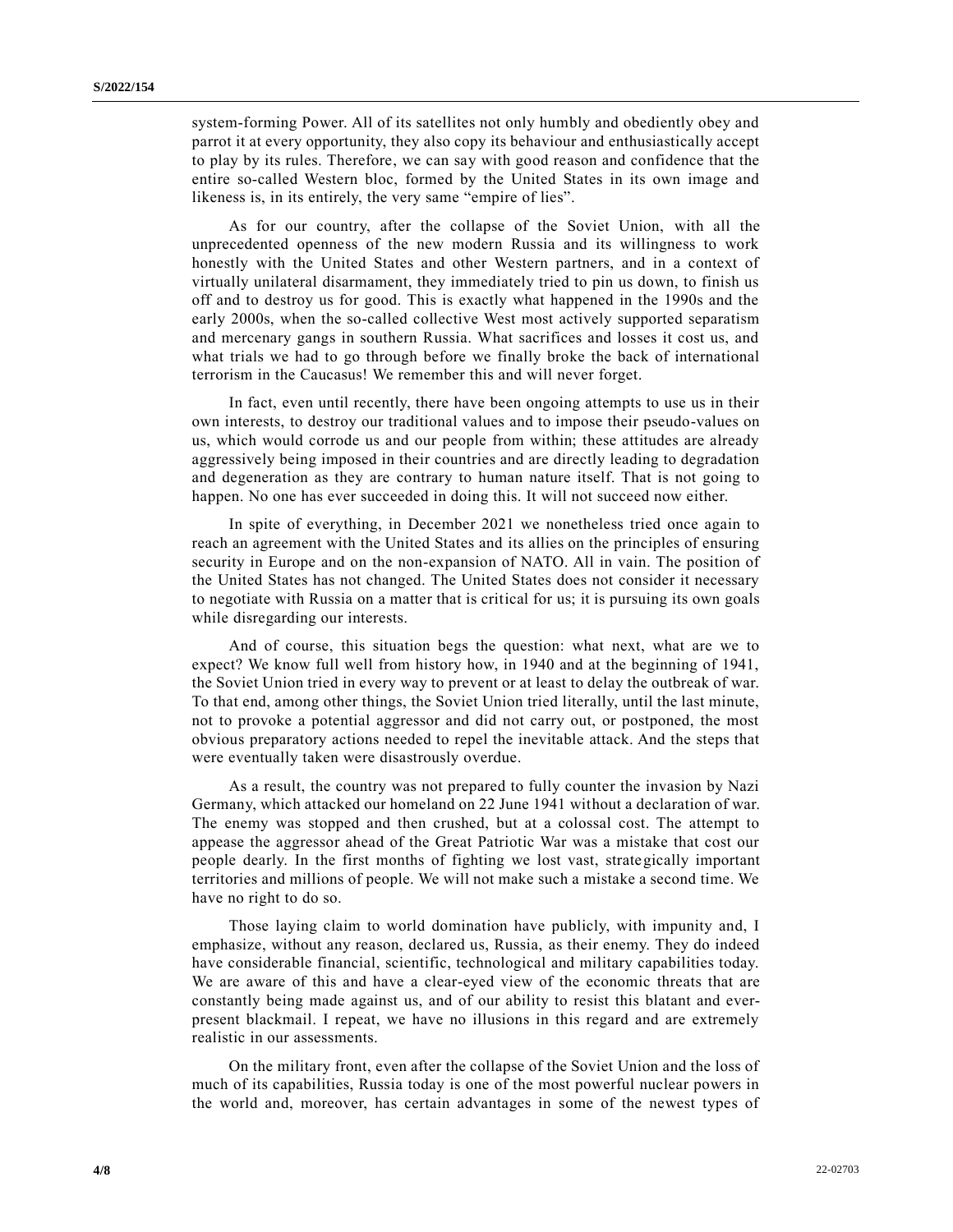weaponry. In that context, no one should have any doubt that a direct attack on our country will lead to defeat and terrible consequences for any potential aggressor.

At the same time, technology, including defence technology, is changing rapidly. Leadership in this area has changed and will change hands, but the militarization of the territories adjacent to our borders, if we allow this, will remain for decades to come, perhaps forever, and will pose an ever-growing, totally unacceptable threat to Russia.

Even now, as NATO expands eastward, the situation for our country is becoming worse and more dangerous every year. Moreover, in recent days the NATO leadership has been explicitly talking about the need to accelerate and force the advance of the Alliance's infrastructure to the borders of Russia. In other words, they are hardening their stance. We can no longer continue to merely observe what is occurring. That would be completely irresponsible of us.

The further expansion of the North Atlantic alliance's infrastructure and the militarization of Ukrainian territories are unacceptable to us. Of course, the issue is not with NATO itself – it is only a tool of United States foreign policy. The problem is that on the territories adjacent to ours  $-1$  note, on our own historical territories – an "anti-Russia" hostile to us is being created, placed under full external control, intensively settled by the armed forces of NATO countries and pumped full of the most modern weapons.

For the United States and its allies, this is the so-called policy of containment of Russia, with obvious geopolitical dividends. But for our country this is ultimately a matter of life and death, the question of our historical future as a people.

And this is not an exaggeration – it is a fact. This is a real threat not just to our interests, but to the very existence of our State and its sovereignty. This is the red line that has been talked about many times: they have crossed it.

This brings me to the situation in Donbass. We can see that the forces that staged the coup in Ukraine in 2014 have seized power and are maintaining it with the help of what are essentially staged election procedures. They have definitively abandoned the path of peaceful conflict resolution. For eight years, for eight endless years, we have been doing everything possible to resolve this situation by peaceful political means. But everything was in vain.

As I said in my previous address, one cannot look without compassion at what is happening there, but all of this became simply impossible to tolerate. We had to stop this nightmare – a genocide against the millions of people living there who are pinning their hopes only on Russia, on us alone. It is their aspiration, the feelings and pain of these people that were the main motivating force behind our decision to recognize the independence of the Donbass People's Republics.

I believe it is also important to emphasize the following. Focused on their own goals, the leading NATO countries are supporting the nationalist fringe and neo-Nazis in Ukraine who will never forgive the people of Crimea and Sevastopol for freely making a choice to reunite with Russia.

They will undoubtedly bring war to Crimea just as they have done in Donbass, to kill defenceless people, just as members of the punitive units of Ukrainian nationalists and Hitler's accomplices did during the Great Patriotic War. They have also openly laid claim to a number of other Russian territories.

The entire course of events and an analysis of incoming reports demonstrate that confrontation between Russia and these forces is inevitable. It is only a matter of time. They are getting ready and waiting for the right moment. Now they are also aspiring to possess nuclear weapons. We will not allow this to happen.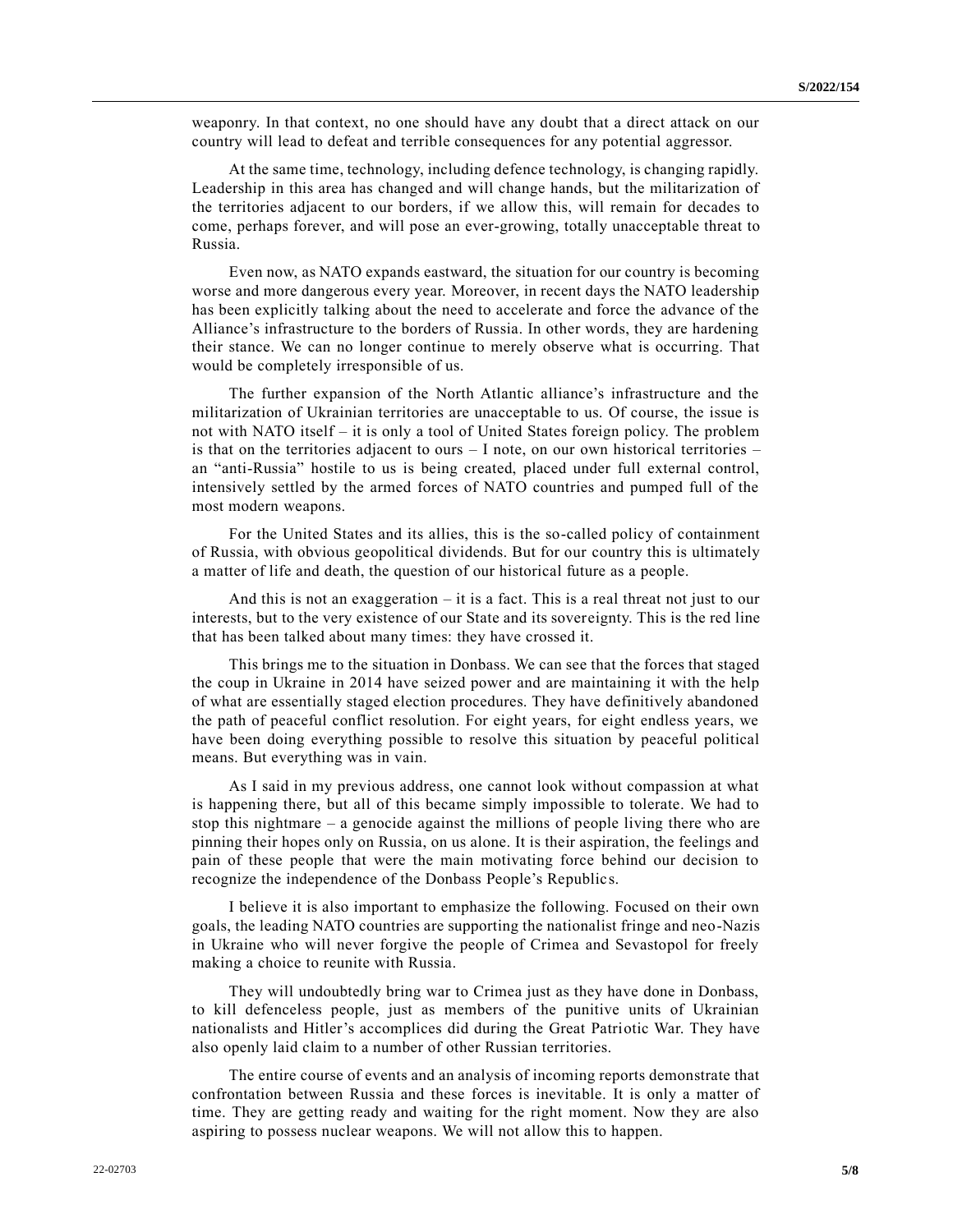As I said earlier, after the collapse of the Soviet Union, Russia accepted the new geopolitical realities. We respect and will continue to respect all the newly formed countries of the former Soviet Union. We respect and will continue to respect their sovereignty, and an example of this is the assistance we have provided to Kazakhstan, which has faced tragic events and challenges to its statehood and integrity. But Russia cannot feel safe, develop and exist with a constant threat emanating from the territory of present-day Ukraine.

Let me remind you that in 2000–2005 we used our military to push back against terrorists in the Caucasus, defended the integrity of our State and preserved Russia.

In 2014, we supported the people of Crimea and Sevastopol. In 2015, we used the Armed Forces to create a reliable barrier to terrorist infiltration from Syria into Russia. We had no other way to defend ourselves.

The same is also happening now. We simply have been left with no other way to defend Russia and our people than the one we are forced to use today. The circumstances require us to act decisively and immediately. The People's Republics of Donbass appealed to Russia for help.

In this regard, in accordance with Article 51 (chapter VII) of the Charter of the United Nations, I have decided to conduct a special military operation with the approval of the Federation Council of Russia and pursuant to the treaties on friendship and mutual assistance with the Donetsk People's Republic and the Lugansk People's Republic, as ratified by the Federal Assembly on 22 February this year.

Its purpose is to protect people who have been subjected to abuse and genocide by the Kiev regime for eight years. And to this end, we will seek the demilitarization and de-Nazification of Ukraine, as well as the prosecution of those who have committed numerous bloody crimes against civilians, including citizens of the Russian Federation.

However, our plans do not include the occupation of Ukrainian territories. We are not going to impose anything on anyone by force. At the same time, we hear that recently there have been increasing statements in the West that the documents signed by the Soviet totalitarian regime, in which the outcomes of the Second World War are enshrined, should no longer be implemented. Well, how do we respond to that?

The outcomes of the Second World War are sacred, as are the sacrifices our people made on the altar of victory over Nazism. But this does not contradict the high values of human rights and freedoms today based on the realities of the post-war decades. Nor does it override the right of nations to self-determination as enshrined in Article 1 of the Charter of the United Nations.

Let me remind you that neither at the founding of the Soviet Union, nor after the Second World War, did anyone ever ask the people living in any of the territories that make up present-day Ukraine how they themselves wanted to build their lives. Our policy is based on freedom, the freedom of choice for all to determine their own future and that of their children. And we consider it important that all peoples living on the territory of today's Ukraine, all those who want to exercise this right – the right to choose – should have the right to do so.

In this context, I would also like to address the citizens of Ukraine. In 2014, Russia was obligated to protect the residents of Crimea and Sevastopol from those you yourselves call "nats" or nationalists. The people of Crimea and Sevastopol made their choice to be with their historic homeland, with Russia, and we supported that.

I repeat, we simply could not act otherwise.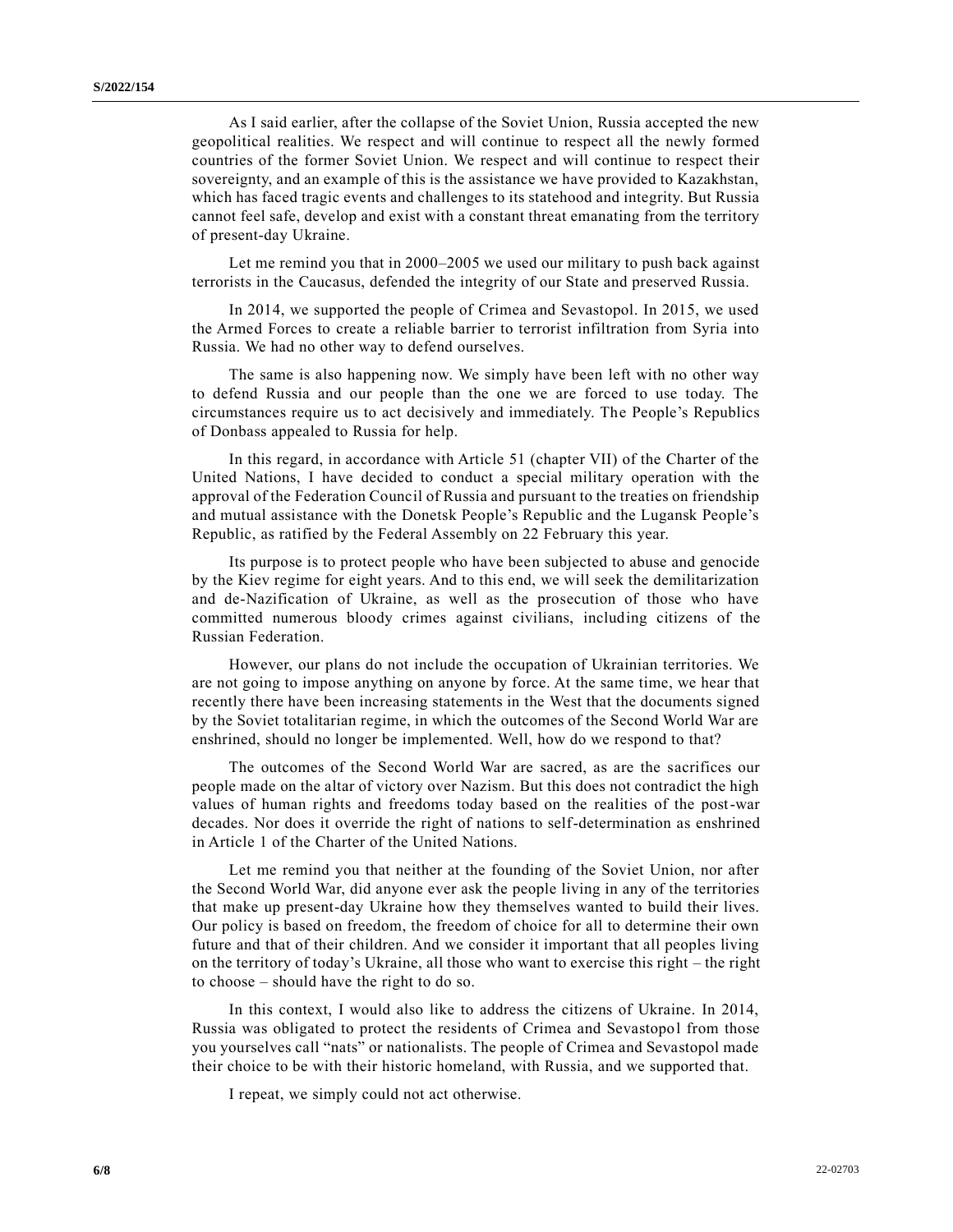Today's events are not about the desire to infringe on the interests of Ukraine and the Ukrainian people. They have to do with protecting Russia itself from those who have taken Ukraine hostage and are trying to use it against our country and its people.

Again, our actions are self-defence against the threats posed to us and against an even greater calamity than what is happening today. No matter how difficult it may be, I ask you to understand this and call for cooperation in order to turn this tragic page as soon as possible and move forward together, allowing no one to interfere in our affairs, in our relations, but rather building them independently, which would create the necessary conditions to overcome all problems and, despite the existence of State borders, strengthen us from within as a united whole. I believe in this, in our common future.

I must also address members of the Armed Forces of Ukraine.

Dear comrades! Your fathers, grandfathers and great-grandfathers did not fight the Nazis in defence of our common homeland so that today's neo-Nazis could seize power in Ukraine. You swore an oath of allegiance to the Ukrainian people, not to the anti-people junta that is robbing Ukraine and mocking its very people.

Do not follow their criminal orders. I urge you to lay down your weapons immediately and go home. Let me be clear: all military personnel of the Ukrainian army who comply with this requirement will be able to leave the combat zone freely and return to their families.

Let me emphasize once again: all responsibility for any bloodshed will be entirely on the conscience of the ruling regime in Ukraine.

Now a few important, very important, words for those who may be tempted to intervene in the ongoing events from the outside. Whoever tries to stand in our way, and especially to threaten our country and our people, should know that Russia's response will be immediate and the consequences will be such as you have never faced before in your history. We are ready for any turn of events. All the necessary decisions have been made in this regard. I hope that I have made myself clear.

#### Dear citizens of Russia!

The well-being, the very existence of entire nations and peoples, their success and vitality always originate in the powerful underpinning of their culture and values and in the experience and the traditions of their ancestors. Of course, this depends directly on the ability to adapt quickly to a constantly changing life and on the cohesion of society and its readiness to consolidate and gather together all the available forces to move forward.

Strength is always needed, always, but strength can have different qualities. At the heart of the "empire of lies" policy I spoke about at the beginning of my speech is, first and foremost, brute, straightforward force. In such cases, we say "all brawn and no brains".

We all know that the real power is in justice and truth, which is on our side. And if this is so, then it is difficult not to agree that strength and a readiness to fight are the basis of independence and sovereignty, the necessary foundation on which alone one can reliably build one's future, one's home, one's family and one's homeland.

#### Dear compatriots!

I am certain that the soldiers and officers of the Armed Forces of Russia, devoted to their country, will fulfil their duty professionally and courageously. I have no doubt that at all levels governmental institutions, the experts responsible for the stability of our economy, financial system and society, the leaders of our companies and the entire